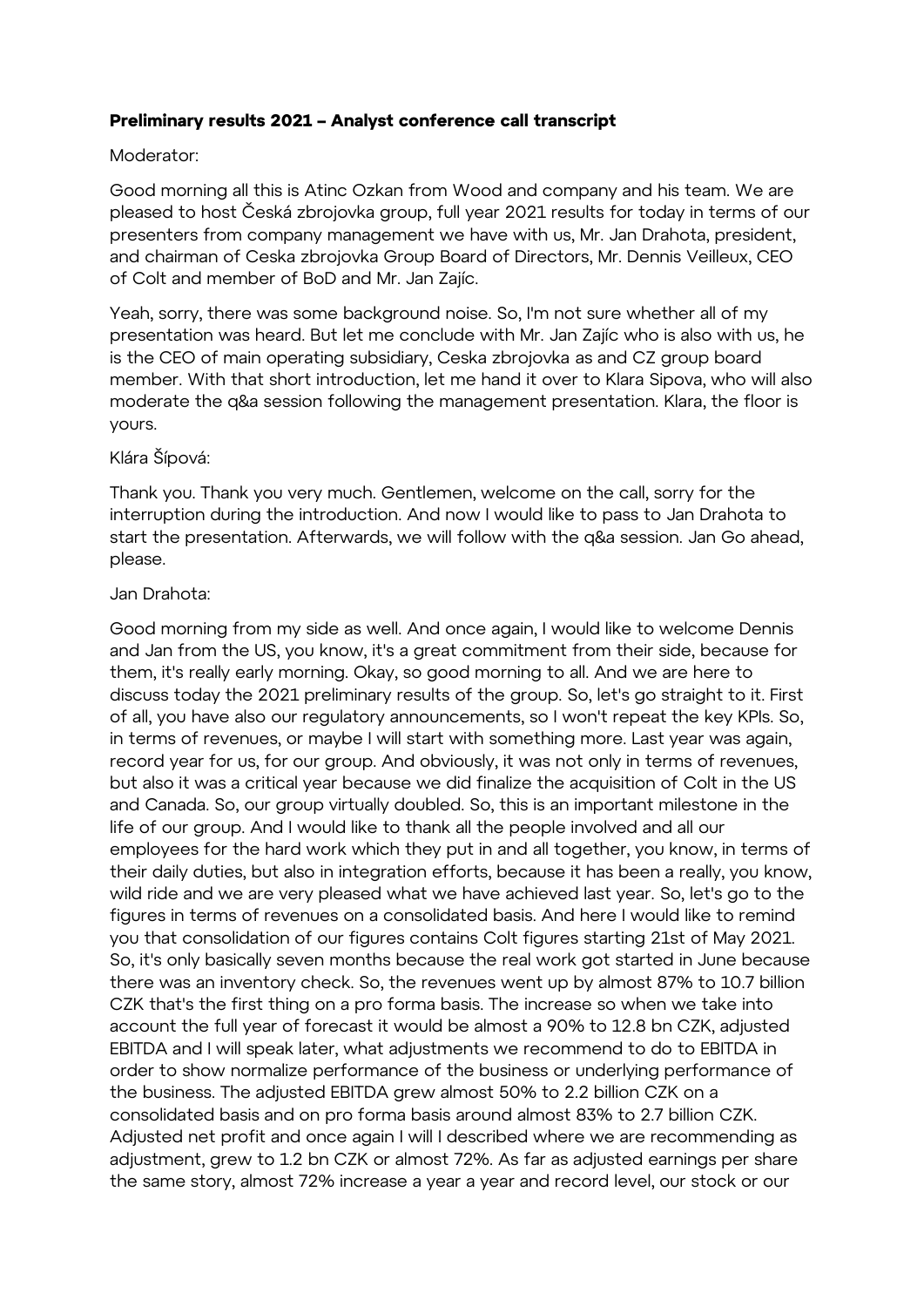performance and enlargement of the group was well received by the by our investors, we are very pleased by that. And as you probably know, our stock or CZG stock was the best performing stock last year on the Prague Stock Exchange. If you go to next slide, this slide is important because it gives you a bit more flavor about the regional distribution of the business, but also, it also shows our key commercial achievements in 2021. And also, a relative change in in a number of pieces of firearms produced. Okay, so, first of all, regional split. And here, I would say several things, first of all, USA remains the most important market for us. But you see that it's you know, its market share on the overall sales is, let's say approaching the 50%, which we already said was kind of a, let's say normalized 50% was kind of a normalized share on the Group Sales. But then you have three regions, which are fairly or relatively sane, would it be Europe would be Asia would be Africa. And also, Canada, which grew in importance substantially for us, because of the acquisition of Colt and very strong relationship Colt Canada has with the Canadian Armed Forces. So, as you see on the graph, all of the regions grew substantially, you know, some of them, in hundreds of percent on a year basis.

I think what is important on this slide is the discussion of number of pieces produced, overall, the number of pieces produced grew by approximately 35%. So, it's a substantial increase, but you already know that the revenues grew even faster. So that tells you that what we were able to do is, first of all produce higher value-added products. And also, we did adjust our prices as well. So, it's a mix of better product mix, maybe slightly changed pricing, which contributes to the fact that our revenues in CZK grew more than, than 50%, you know, it's a substantial growth a 57% and by the pieces produced about 35%. What you have on this slide is now selected achievements in the commercial side. You know, besides the military and law enforcement achievements, I would mention here, something which is not an event on this slide is that as you all know, we first of all started to deliver under CZ Army frame contract to the Czech army, but also what happened this year and this is in connection with the with the situation Ukraine that this is this agreement, this framework agreement was even enlarged by approximately 50%..

Now, we will discuss you know, on two or three slides a little bit different things than financials because there is more going on in the group general than financial things. First of all, we decided back in October last year in the group board, that we will change the group identity, corporate identity, because we believe that it will better reflect the current situation of the group and it will better show that the two key brands, so it's important for us to reflect and also we believe that it will make our group better understandable. For customers. This change concerns only group corporate identity it doesn't concern corporate identity of the neither CZ that or industries that are Colt, that's important to say here. So, it's, I would say fresh and we are really proud of what we achieved. And if you go to next slide, you also have already one slide present it in the in the new corporate identity. This slide we wanted to have here, because we really this is important, you know, our group enlarged. So, it's important that our, that our people, our employees, and our customers, as well, and also our suppliers and all the stakeholders understand what, what brings us together, okay, so they understand our values, our mission, our vision, and our financial goals. So here, we wanted to have this slide to remind you of what those are. So first of all, we, we confirmed and defined our group vision, as an end, we will, and our aim is to become the recognized undisputed leader of the small arms industry. That's the first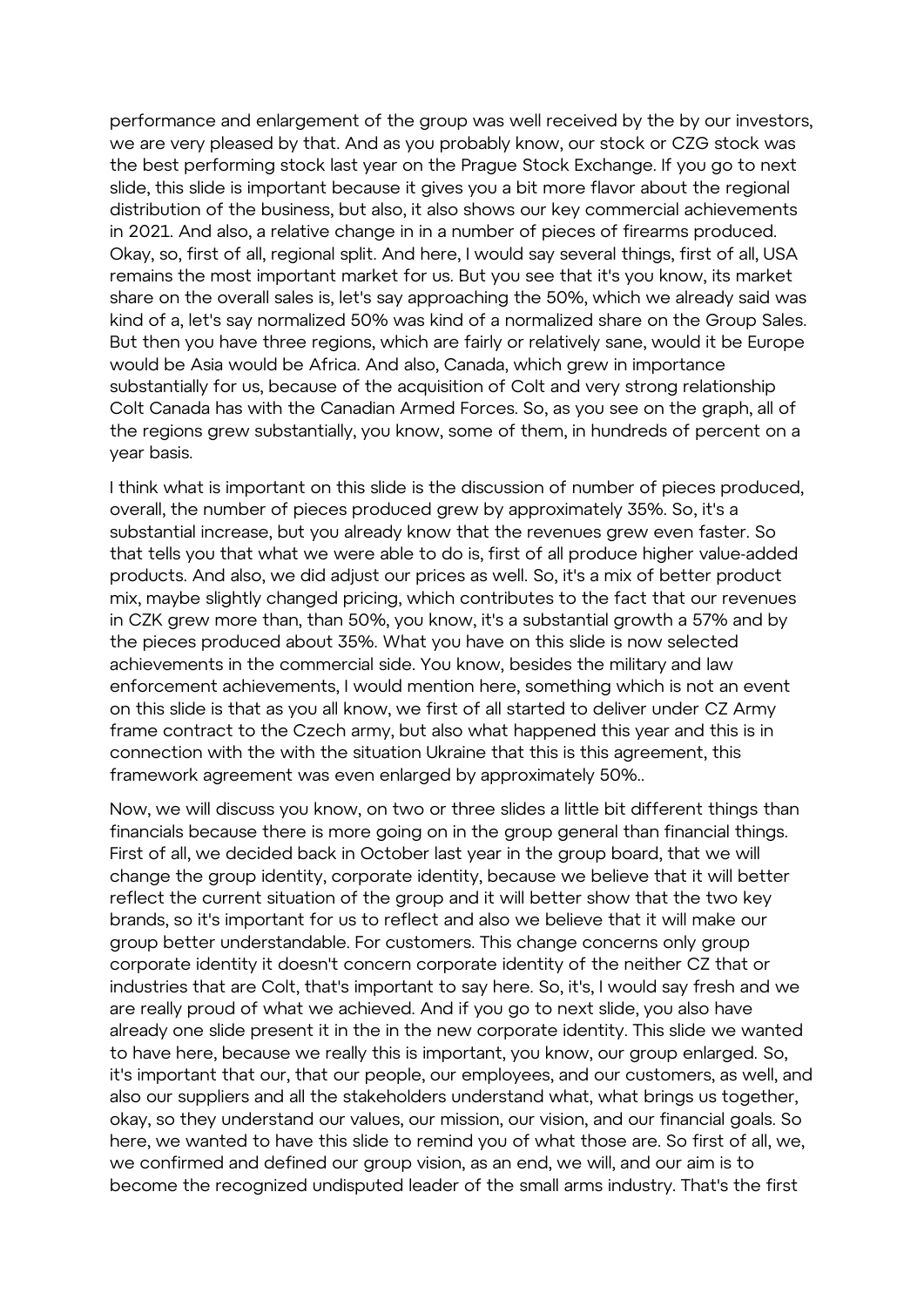thing. Second thing, our mission, obviously, if you have a vision, you have to also know how you're going to achieve it. So, what we are saying is that we are committed to providing innovative and high-quality products that our customers can rely on in any situation here to simplify our future, our current and future emphasis will be on product. So, quality r&d and innovation and quality. So that's basically what it also means. And values, you can read them team spirit integrated responsibility innovation, as such, those words doesn't say everything, if you want to, to understand them better, you know, you can look at our web page, what is important to say here that, for us, values are a really critical thing, because we believe that they help us navigate in difficult situations. So, and also help our teams across the ocean to understand, you know, how the other are we how we are thinking and what our priorities are. So that's, that's critical.

When we speak about vision, we also did define, and this is just to remind you a financial target for 2025. And it remains at 1-billion-euro revenues, a minimum EBITDA margin of 20%. So that's basically as far as CZG vision, mission and values. Just an on a new format. ESG, you know, that ESG has been a big topic over last years, and we have been discussing that a lot for us. You know, even before, you know this term was used, we already behave the way as we should be, so as a responsible member of the society and accommodate them. So on this slide, you have, let's say selected points to each of the of the of the segments of the ESG social governance environmental, for us, I would say that what is what is new, and what is what is important to mention is that that is the current situation in Ukraine and basically security situation in the world, it's important to understand that the approach of governments and supranational institutions has changed profoundly. I know that I hope that you follow it well, the latest information, the latest statement or latest report on that was issued, I believe, on Tuesday, this week by European Commission, you can refer to that on the Europass on the pages of European Commission. And basically, the team is that strong resilient and high quality and innovative defense industry is essential to the existence of the of the modern society. So European Commission and the European Union is changing profoundly its view on the defense industry. And actually, there are even statements in the in the latest reports about need to secure private funding for defense industry to make sure that Europe as a whole has a strong defense industry and can you know, face potential future threats and potential future security situations. So that's I think, important point here. So, we believe that it changes the situation substantially. And it's worth mentioning people to next slide. We prepared this one because we think that it is an important one which reminds you that our strategy which we described to you some time ago about moving much more towards the military and law enforcement segment. First of all, obviously now in the current security situation, it's obvious, but also it shows you that we are ready to, to be able to be, let's say, reliable and strong partner to our potential government customers. It shows you, let's say, three different logos and also a set of different products. And the message here is that we have complete offering for government customers in terms of pistols, which is very strong, but also sees that as its own submachine gun platform, Scorpion, and rifle platform, brand new, so you know, that's, that's what we have in Czech Republic, in the name of CZ then Colt US, Colt Canada as the original, let's say creators or original producers of AR 15 platform they have there, they are the most used platform in the NATO countries, you know, wouldn't be important five rifles and CCI plus or C 20 rifle, which is a new HPR hydrogen rifle of Canada. So, in terms of our offering for military and law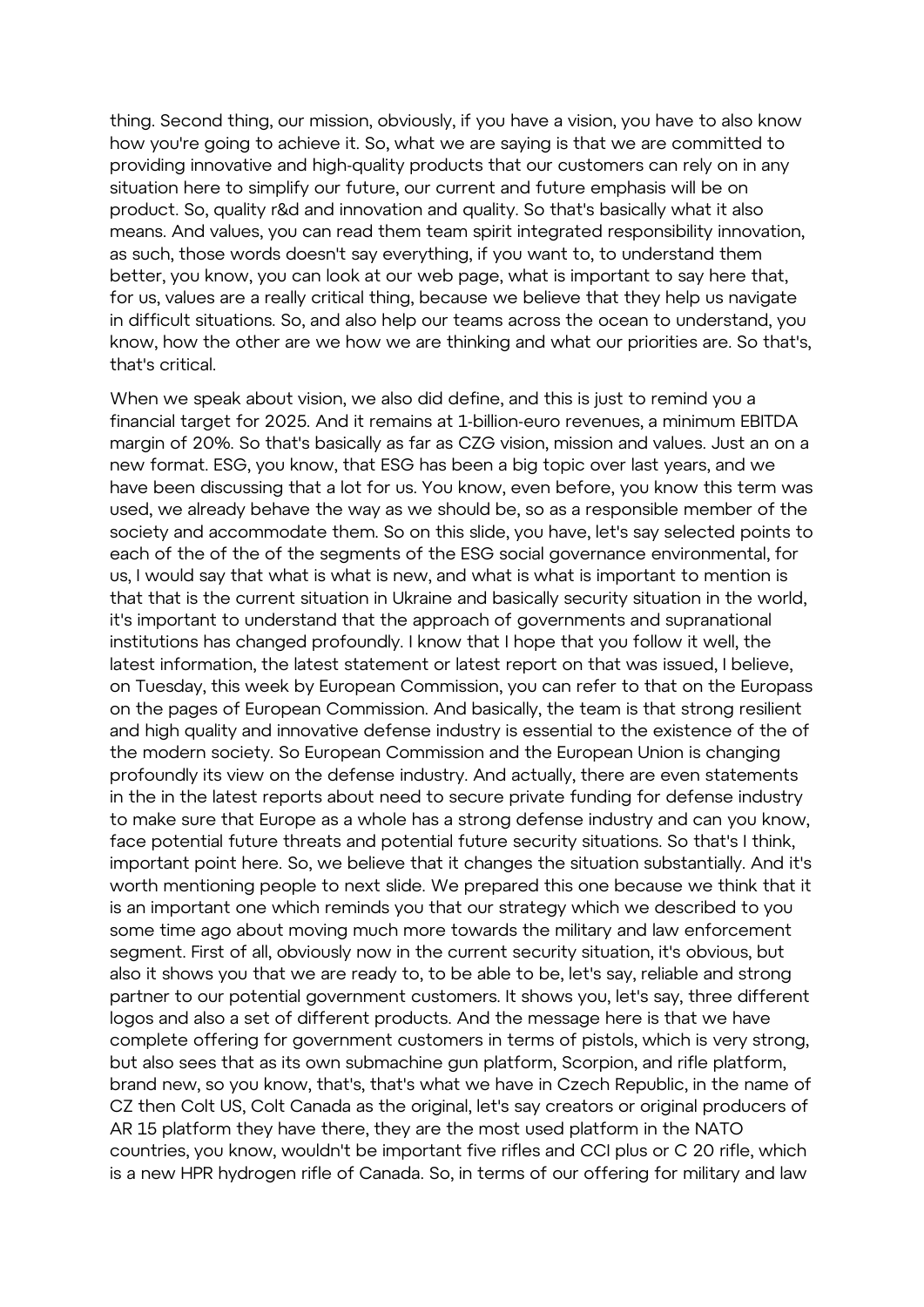enforcement customers, we have both, let's say, we have the above the standard platform for rifles, which is the AR 15, or M four m 16. platform, but also, we have our own proprietary platform, so we can fulfill the needs or preferences of any customer. And also in the past, we were we had this we were talking, you know about forum systems, which is our tactical or ballistic gear company. It's not a major part of the group. But I have to say that over last month, for unfortunate reasons, as you know, it's important importance or its activity grew substantially. So obviously, with the current situation, the need, and the demand for ballistics or ballistic materials, as has gone up substantially, and it's great to see that our colleagues in forum are able to discuss with our current or potential customers, how they could help them to face the new security situation. If you go to next slide, back to financials, I already did describe or did mention the KPIs in brief. So here you have you have the financials, you have the two key KPIs, which is the revenues and EBITDA on one slide. And you see the I think that what I would, what I would highlight here is, first of all, CAGR over the last over the last four, four years plus the guidance, which is substantial. So, we'll see CAGR of almost 50% Over the last four years, together with on pro forma basis with Colt revenues, which is which is really, really big. But also, you have you have also the guidance for revenues for the year which we gave to the market, which is CZK 14.4 to 14.8 billion and you'll see that in terms of CAGR, it is it is still an overlap over you know, over five-year period, it's almost 36%. So, the key message on the left side of the slide is first of all we grew in the key parameter in revenue substantially, this is what we already discussed, but also you got a guidance for revenues for year 2022 which is once again, quite robust growth in terms of revenues and EBITA. You ever hear both EBITDA margin and also absolutely EBITDA. I think that we'll go to adjustments, you know, which I suggest to do, but once again, EBITDA in terms of consolidated or adjusted conservatively that wanted to substantially growth, you know, that almost CZK 2.2 billion, in terms of EBITDA margin, above 20%. And, on top of, you know, in together with Colt on pro forma basis, 2.6 billion. And you also have the guidance of 3 to 3.3 billion CZK for this year, which is once again substantial growth and it's driven by what we see is a strong market on both government customers and also commercial market. I suggest now that we go to page 17. Maybe to discuss the adjustments which we suggest doing for the EBITDA. And we believe that the performance of the business speaks for itself. But here this, we suggest that we take into account the acquisition related costs. First of all, it's an inventory step up related and cost of acquisition, basically, when we when you purchase a company, the purchase price allocation. And as part of this exercise, we had we stepped up the value of inventory in Colt. And that's why basically, it negatively influences because the inventory which entered to the new group was revaluated in accordance with the purchase price allocation. Secondly, its cost related to acquisition, you see, here are 144 million CZK. You know, we already discussed it, it's mainly advisors and success fee and then there is a one more inventories provision connected with an impairment of assets of the project in Little Rock and inventory provision related to that as well. If you go back to the presentation to the slides. Let's go to next slide. Net Profit. Here, on this slide, you have several important information for you to understand our financials, first of all, and maybe I will start with the with the right hand side of the slide, which is the dividend per share proposal, you know, that we, that we proposed, the Board of Directors proposal proposes through general meeting for the dividends 25 CZK per share, we beat that this is a dividend payout which reflected the performance of the business performance of the share. And also, the view which we have on the future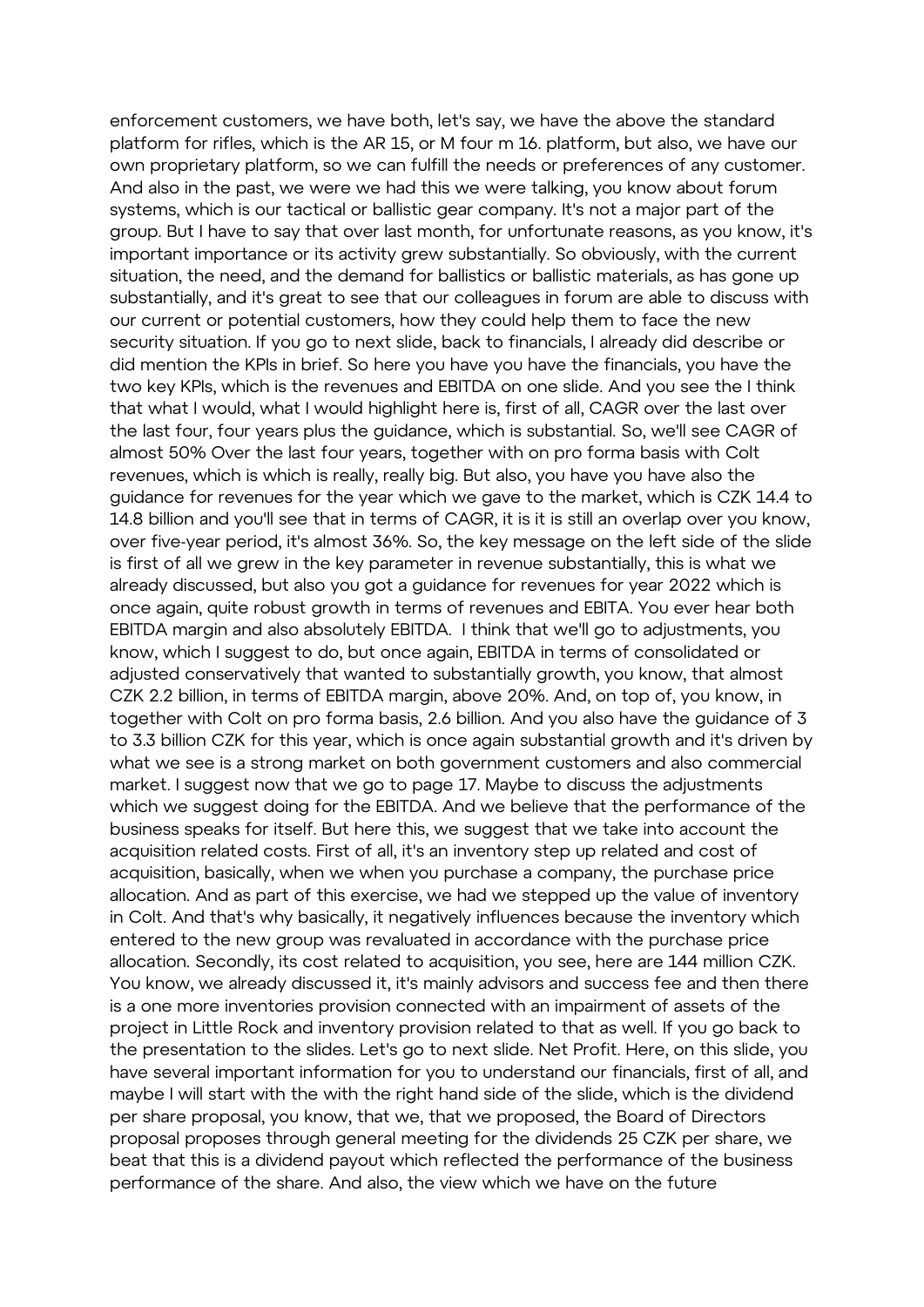performance of the business. That's it. If we speak about earnings per share, and profit, obviously, there are it also makes sense to speak about potential adjustments there. First of all, I mean, obviously, we discussed the adjustments in EBITDA. So, I don't think that it makes sense to discuss that much more, but I would raise your attention here to the left-hand side of the left-hand top side of the slide, where you see the impact on the profit. And once again, with the acquisition of Colt with the purchase price allocation, we did allocate substantial part of the purchase price to intangible assets. So, assets which is like brand, you know, customer relationships, stuff like that. And obviously, those intangible assets are amortized, okay? And, you know, my argument is that the depreciation is something which you have to reinvest in the business. Amortization is something which, you know, it's contra intuitive, because sometimes you amortize customer relationships over time, but as you know, customer relationship over time makes has higher value. So, but this is, I don't want to dispute the IFRS approach to that, but I just I just mentioned it here. So amortization of intangibles, played a significant part, for the significant part on the on the on the on the net profit, and we can discuss that, but this is not in adjustments, you know, so that's important, but for you to understand better, you know, the real performance, it's also important to understand that there is substantial amortization, which is connected to acquisition. If you go to page number 18, you will see here, the same things as you saw in the adjustment to EBITDA. So, you will see that we have here, the inventory step up, cost of Colt acquisition, impairment of assets related to a project and one-off inventories provision, but also you have your two more items here and this is a bond issued issue related costs. Finally, we did allocate most of the costs to the yield to maturity or cost to maturity. After that is 4 million, they're here. And second, which is important layer is an earnout related costs. This is, for me, a bit counter intuitive, but I will explain it. As you all know, the sellers of the Colt business get potentially up to a little bit more than 1 million additional pieces of CZG shares, okay? So, basically CZG will issue potentially 1 million more than 1 million shares if certain conditions are met as this is a contingent liability according to IFRS this liability or this potential payout or this potential issue of shares, because this is not a payout This is not cash payout, they will issue new shares. So, there is small dilution, but definitely not cause and we have to evaluate it, and as the share price went up since the date of acquisition 21st of May the this causes cost in the p&l. So, obviously, if you take this into account, you have different you can adjust that you should be adjusting your calculation of Net profit by that because this is purely an accounting concept than a real costs, which we will bear because it will issue the shares the par value to the Colt holders. Potential if you go back to the slide, I already did discuss the impact on net profit. Here, if you look at the comments, you'll see that assessment overall the value of the amortization in 2021 per share is around 13 CZK. So, I mean, if you if you take it into account, it would be going closer to 52 EPS closer to 50 CZK per share that to 34-40, which is the adjusted number here, okay. So, this is just to give you also a bit more explanation and flavor to let p go to next slide. Cash flow generation, I mean, as we always say, our business is generating strong cash flow, and we are very pleased about that. And, obviously, obviously, it's reflected in the financial situation of the of the business. I think that on this slide, what is important is the right-hand side, where we discussed was the full capex plan in 2021, but also our view on the capex for 2022. Here, you see that the guidance which we are giving is, is around 5% of revenue, so up to 5%, of revenues in the amount of absolute amount of 720 to 740 CZK. As you know, our depreciation last year was around 280 million CZK. So, this is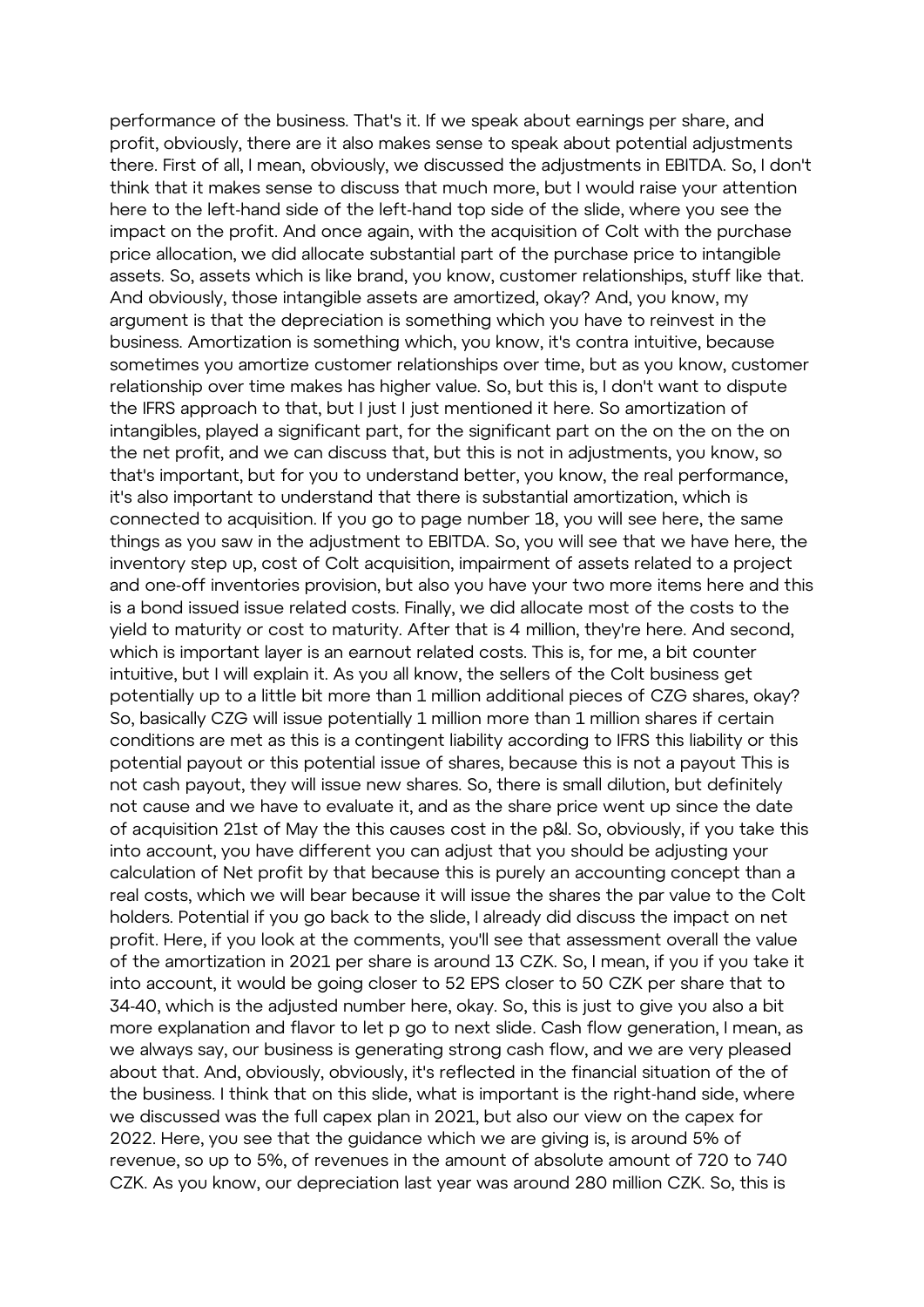almost 3x depreciation. So, this is indeed, an expansionary capex. So, it's capex to our capacity to be able to meet customer needs, okay? So, this is important to say here, and the capex is already this year, for the first time, divided, let's say, not obviously, it is divided between Czech Republic and US, but this is also divided in a competitive manner. So that so we had a really good discussion on the board, how we allocate capex on both sides of the Atlantic, you know, that's a great outcome of what we achieved with the acquisition of Colt that now we have two sides of Atlantic, you know, US and Canada together with Czech Republic, discussing the capex and we can allocate the, the investor money, you know, we believe the most efficiently so that's once again, exponentially capex, at the same time, a lot of work been done in the past, because we have, we have some economies, we should have some economies of scale, and we believe that we have done here. And also, what is important to say here, that this is already substantial capex and any capex of this sort requires as well a lot of effort and it is a disciplinary of on its own. So, for us, it's important that we do not overspend or do not waste resources. So, we have to spend in a wise manner in order to expand capacity and expand it in a profitable manner. To go to next slide. Our financial position. You know, we have I think the message from this slide is that first of all, our leverage remains relatively low. Even after acquisition of Colt, our net debt to EBITDA on pro forma basis, it's been 1.5 times EBITDA. As far as second message is that our debt has a, I would say, favorable maturity profile. So, we'll see that we have we have that we have, you know, the debts which were the bonds which were issued to finance the acquisition of Colt maturing 2027, then the new bond issue this year, maturing in 2029. So that's, that's that shows you that we are able to access the capital market, you know, very efficiently. So, the latest issue was a seven-year issue, which was our first seven-year bond, which we did. And as you see, it was priced more competitively than the bond, which we did last year. So, the message here is that we are able to approach longer tenors in terms of financing on the capital market. And at the same time, we were able, and we are able to achieve more competitive prices than, than in the past. So, we believe capital market likes our story and understands our conservative approach to leverage and that's why we are able to, to fund ourselves, you know, at favorable levels. So that's the first thing so that's, that's the bonds which we have done, which we have done this year to, to partially to partially repay the bonds which are originally issued that the level of security so that's the first messenger, I would say second message is and this is connected to, to our strategy. Obviously, this kind of leverage gives us enough space to react in case there is a money opportunity. I mean, simple calculation is that you see that we have more than 3 billion CZK on our hands. So, we have the are able to go quick, quickly potentially if m&a opportunity arises and we asking them as we speak looking at different options. And but at the same time, you know that our appetite is fairly conservative in terms of leverage. Okay, so that's for the financing. Second message, which you have on this slide is the hedging, because we were in the past asked about, how to understand our derivative transaction. So, we did a heavier discussion about two things. First of all interest rate risk. Currently, we have our interest rate exposure is hedged in the amount of excess of 5 billion check uracil more than the net debt and average or melted interest rate in a combination of CZK, euro and USD is all in together with credits practically every hedge we own is around 2.7% per annum. So, I would say favorable in the current interest rate environment. And once again, it's a little bit more than current net exposure. So that's, that's the first message. Second message. As far as the FX is concerned, you have here percentages for the year 2022,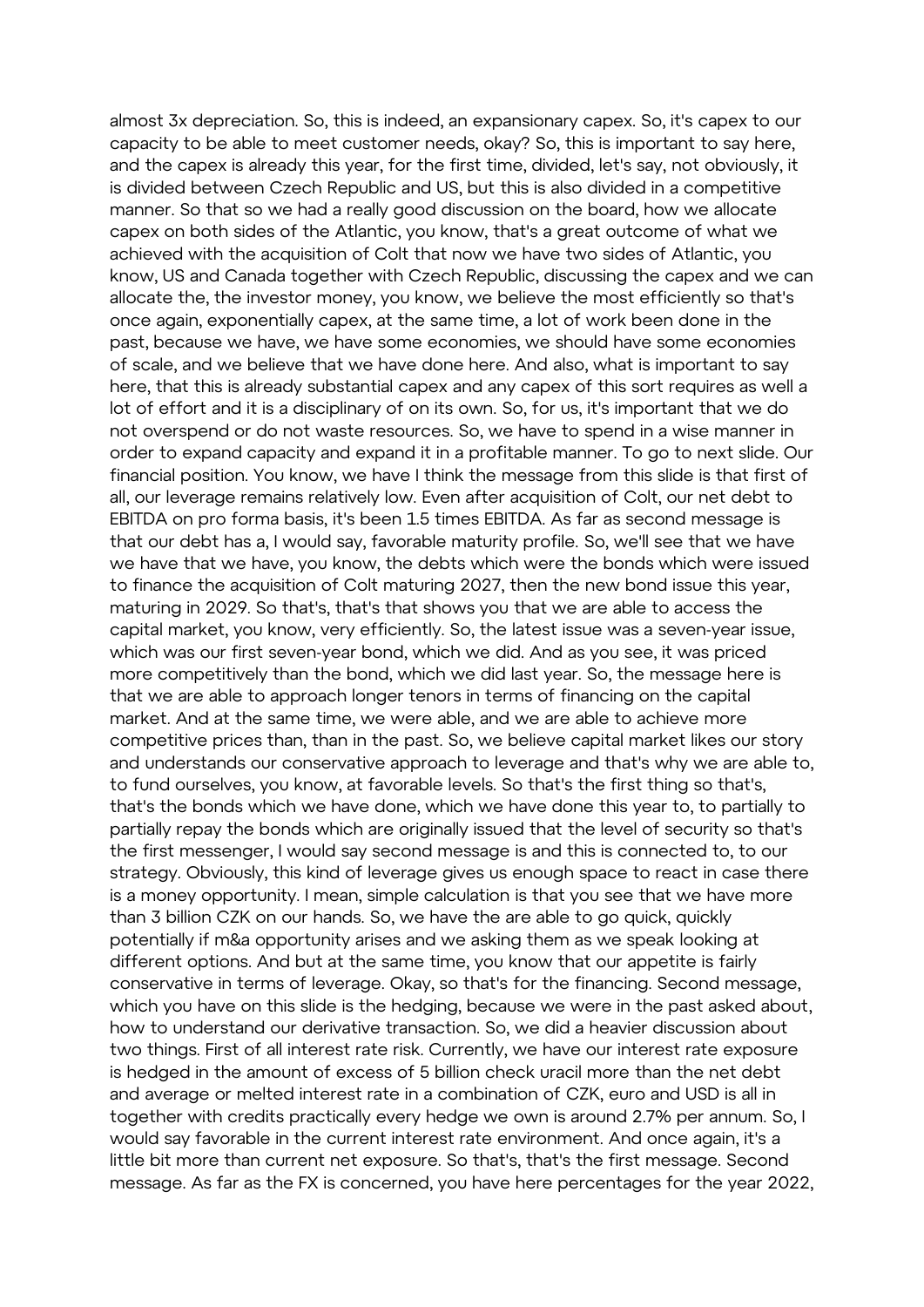in terms of how much exposure is hedge and then both levels. So, we see that there is more than 50% of US exposure hedged at the average rate of 23.75 CZK per dollar, which is something like 5% above current market rate plus minus one kč, and 80% of our expected exposure in Europe. So, at any rate, which is 26.15, once again, from substituent favorable to current-to-current market rate. So once again, it shows you that we keep things, very conservatively, integration. Now, after long monologue from my side, I would like to hand over to Dennis and Jan because they are together in the States now, we have together as we speak in West Hartford, and they will give you more information, more flavor about what's going on in integration.

#### Dennis:

Thank you, Jan., So obviously, just by the fact that Jan and I are standing next to each other integration is a major focus for us. And this slide represents some of the areas that we've gained significant momentum on, still work to do. But again, significant momentum on cross functional areas, leveraging the work that they're doing in UB and the resources that they have a new beat that complement and uncover some gaps that we may or may not have in the US. That's what we mean on the on the cross functional side. In terms of finance, we've totally centralized the financial function for the North American group was which means Canada, which means Kansas City, CZ USA, and West Hartford. And we're consolidating it at a group level also, in some of the reporting that you'll see, shows that on the sales side, we've also centralized it in the same way that we did on finance. It's done. There's obviously a lot of work to do as we grow as an organization and manufacturing, it's ongoing. It's an area where we're, you know, we've been at it closing in on one year. I think we've made good strides. And, and, you know, as we go forward, we're going to continue to do that working on things that Yan hinted to in earlier in the presentation on our capacity on our flexibility on our scalability, both up and down to respond to the markets and world events. Same goes for r&d. We're on another meeting, actually, with r&d teams this week. It's been an ongoing effort between r&d and product and sales. And there's, you know, the, at the end of the day, our business is made up of people. And the biggest driver of progress is the ability for everybody, all those people that we're talking about to know and work with each other, understand where our strengths are, where are areas that we need to improve our and focus in on at the end of the day, the high level goals that Jan mentioned at the beginning to be, you know, leaders, undisputed leaders in our in our business. And everything that we do in r&d, in manufacturing, in sales in finance, is contributing at some level, to that overall objective. And then supply chain is an area that I don't know that we'll ever be done, I'll say consolidating there or integrating there. Because now that we're a combined business, our ability to understand the benefit of the supply chain from, let's say, Europe and in the rest of the world versus US domestic, the flexibility that it gives us the view that it gives us on different opportunities that you might not see, if you were just to look at one supply chain in isolation gives us in my mind, a, an ability to really leverage diversification and in different opportunities that that may be presented. Also on supply chain, you know it if we have the right balance between internal capabilities and external capabilities, it helps us stay flexible and able to scale up and scale down as I mentioned on the manufacturing, in as Jan mentioned, on the earlier in the presentation on the capex side. So, we're constantly looking at that balance. Thank you.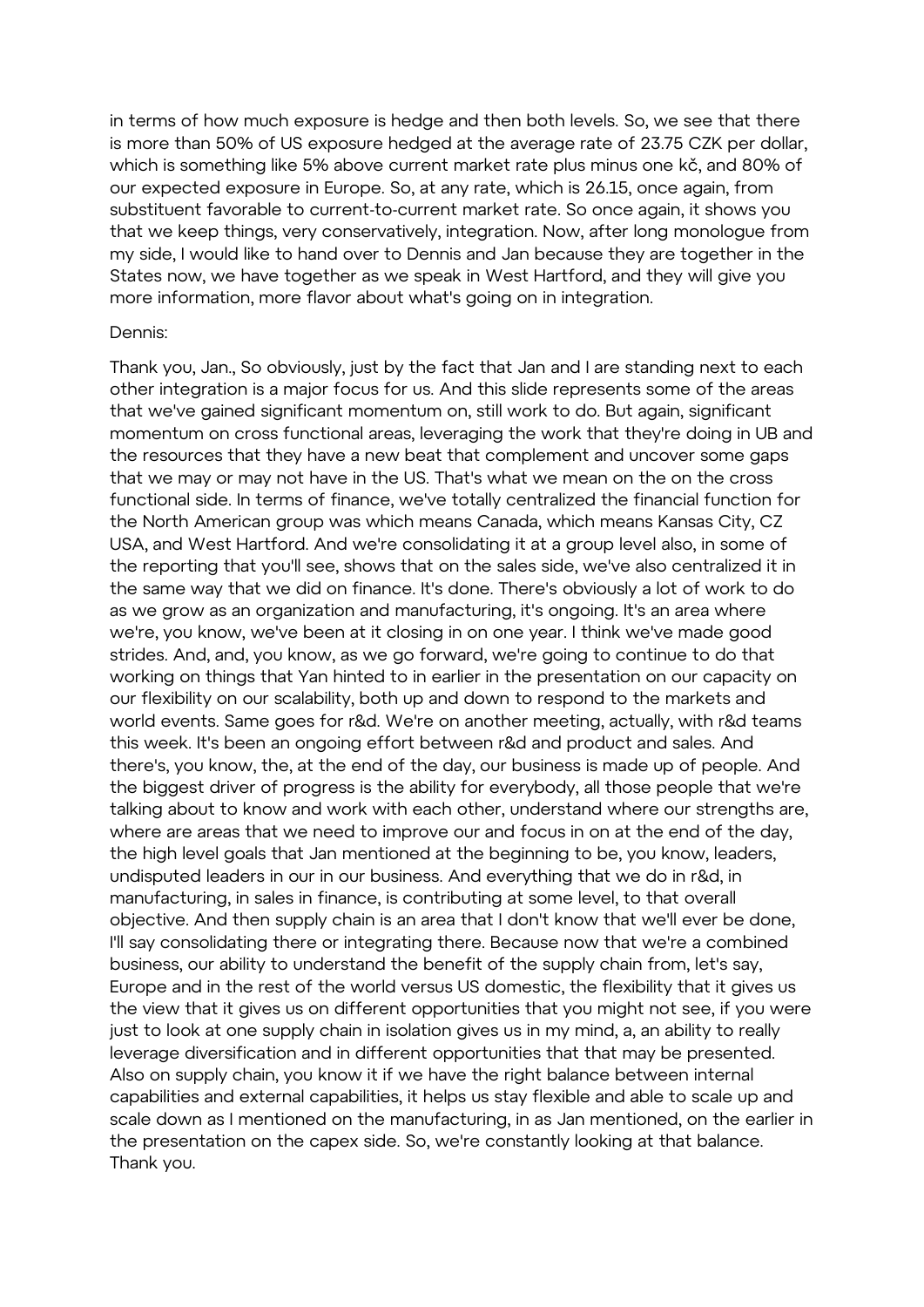Dennis, thank you well said, I will just do one example. We are as you know, as I already said, we are here today, our teams in West Hartford and to give you a flavor of really the output of the ole in their integration activities. So straight there are r&d, because we are committed to bring every year a new product and the one of the major outcomes of those days is really to utilize the activity of r&d, which has happened in in in UB in the last month or last days to bring it over to us in order to strengthen their rifles products. So, very concrete outcomes of the integration activities already happened.

#### Jan Drahota:

Thank you. And once again, Dennis and Jan will be here with us even for q&a. So, you will have an opportunity to ask them further questions. Last slide here is about m&a. I already touched upon that, and I would like to you know, maybe reiterate or repeat what would have been saying for some time. First of all, we are looking at potential further acquisitions. And still, it's when we speak about acquisitions, we are talking about around which are connected. This is what we are doing so it would be a Malaysian optics company atomics. Obviously now with the bigger emphasis or maybe more, you know, really elevated interest from military or government customers, would it be military customers? We believe that the system approach is even more important than it used to be. So, it's in line with what we thought it was the other way forward. And then we believe that we are perfectly positioned to play an important role there. So, we are actively looking at a potential target. And I think change the answer to what we already know you already discussed and tell told you in the past. I think that what is critical to say here that we remain disciplined, okay, so we when we look at acquisitions, we always look at them that they do Are you and then overall and the devaluation and all the assumptions are, I would say favorable to our business and to our investors. So that's maybe a key message here. Maybe, you know, small thing, in terms of the overall business but important for us strategically is that we did we plan to execute a recall option on the father stake or in this pool. You know, it's a relatively smaller business to grow, but it's really high-tech well-respected business. So, we will increase our shareholding to 40% We have been in the business for last two and a half years, we are very pleased go to the origin founders achieved, you know, they are really top player in what they are doing, you know, optic mounts, but also firearms upgrades. And I think that in the current situation, you know, it perfectly complements our offering, I discussed the VF offering of AR 15 or M and for M 16. platform, we have also the brand platform, but Spuhr is has been specializing in upgrades of firearms as well. So, so when we discuss with its customers, we have all the options on table and if somebody wants to do gradual upgrade, and the first upgrade of the upgrade of the feet, first upgrade of the current firearms and then you know by new totally new firearms, we are there as well. And we believe that this is really high value for our customers. So that's how it is. As far as the impact on the on the on the on the on the financials will be in single digit, single digit percentage terms. But what I can tell you that the investment in terms of the return on it has been very favorable to the group and we already did receive one quite substantial dividend last year and as the performance of the business is really good. We can accept expect, expect more. So that's as for the presentation, I believe. And now I hand over to Klara to for questions.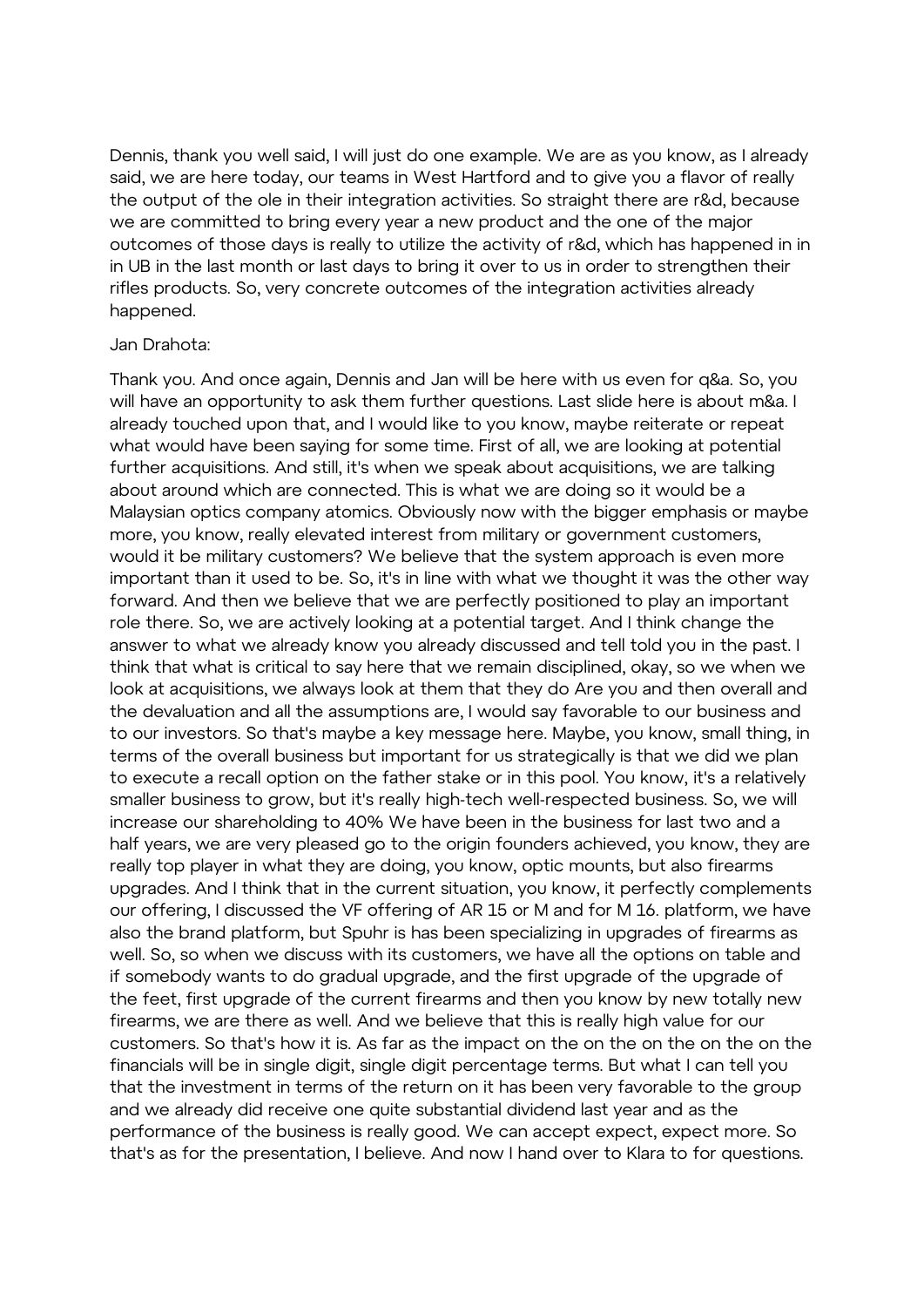#### Klara:

Yes, thank you Jan. Now, we will move to q&a session, you have the presentation in front of you. If you want to ask questions, please raise your hand in the Team's application, or simply speaker via phone. I would like to firsthand over to Atinc Ozkan from Wood company to start with first questions. Atinc, please go ahead.

#### Atinc Ozkan:

Thank you, Clara. And thanks a lot for the detailed presentation to the management. I have a couple of questions. But the first one is regarding your 2022 guidance. I see that the median of the EBITDA margin is around 21 -22 %. This is obviously implying some improvements. And in your press release, you also mentioned cost pressures, continued supply disruptions due to COVID. So, what is going to drive the improved EBITDA margin? In 2022? That's the first question.

#### Jan Drahota:

Okay, so maybe I will, I will answer that to do that one. Yes, you are right, the world is different than it used to be, unfortunately. And obviously, we started to iron out how the supply chain disruptions can be during the COVID times obviously, the whatever was going on in Ukraine. So that's what I that's our race and obviously, we also see inflation pressure pressures will be prices of energy and price of electricity. So, the message here is first of all twofold. As you know, for us the higher is value added which we put to product is first of all design and production. So, we are not we are not we have electricity or energy is not a major part of our course it's our people and there, we have concluded for successfully concluded collective bargaining in Czech Republic and we are having the same discussions in the US and we believe that we that this should be also accomplished. But to answer your question about improving margins to above 21%. It's about mix. So, when I speak about cost pressures, yes, there exists the economy move that we are able to manage them. Obviously, you manage them in two ways. First of all, you manage them by better supply chain, better efficiencies and maybe combined efforts across the globe. because then is this copy of the gated supply chain or discussion about, you know, we have the ability to tap supply chain both in Europe or outside of us and us, but also but also, it's about product mix, so its product mix. And it's also pricing. So obviously we have to adjust our prices, according to the, to the situation so, so that's basically what has been happening and what has been going on and ultimate will be going on. So, efficiency is on our side, you know, we have to really make sure that we do our best and, and at the same time we have to adjust our product mix and prices. Maybe one thing here. I haven't mentioned it here and we because we didn't do the adjustment here, but I just would like to mention here. As you know, we discussed that already that there was a quite substantial project together with McKenzie. Let's say we didn't see the fruits of waste, especially on our understanding of our customers, but also efficiencies in the production. Last year, the project cost was around in UB, of around, you know, 4 to 5 million euros so substantial. And we didn't do any adjustment to that. So, this is in the cost this year the cost can be they can be similar, but then there is no additional cost to that. So, I just mentioned and because to tell you that we have been doing a lot to understand our Operation Streamline them and make them more efficient. I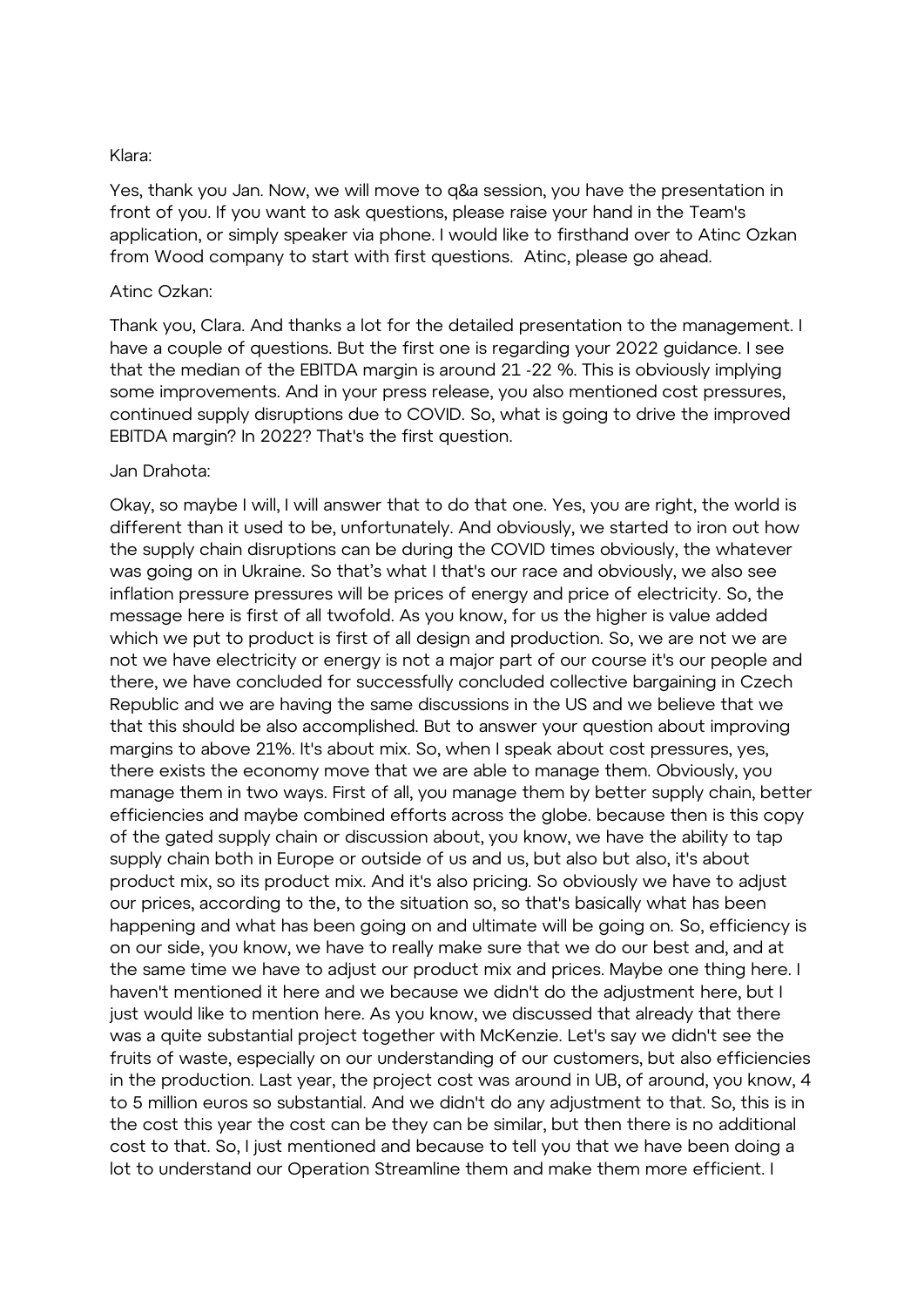know that I took longer, but I wanted you to understand, you know, our approach B which is really complete and crystal clear. And if I may, my second question is regarding this very recent change in ESG approach that we are already witnessing post Ukraine European Commission, as well as already some investors are showing signs of more accommodative ESG approach when it comes to defense companies. And as we all know, some of the smaller defense companies access to capital and debt markets were cut off in the past, I think we have seen a remark by even Rheinmetall CEO on that. So going forward to meeting these changes are going to lower your cost of funding and differentiate your sources of funding or your current cost of debt is already optimized after most. issuance. Thank you.

You know, and here, I look at it a way that our story has to be understandable for our financial partners, so investors and creditors, for our portfolio for us to be attractive to them. And we were, so far, we have been so far able to explain our story to debt investors in the Czech Republic. So, we saw all the bond issues were oversubscribed, we are always able to tighten the spread. So, I'm not. So, we will be definitely trust me that anytime we do something more, we will be trying to get even better terms. But we I believe that we were already one of the good names on the on the ballpark and in the Czech Republic, how we see things is that the change in ESG should mean should mean that we will maybe we that we should be the different stocks in general, I'm not I would not try to refer to our own, they should be more attractive to institutional investors as well. So this is what I see that where is the biggest space but once again for us, I refrain from commenting capital market day to day moves and situations because this is what we cannot influence we wait for us to make sure that we do execute our strategy, we do stick to our values and our strategy to make sure that people understand we respect the only as us and we believe that in the long term it will pay off and investors will notice and our stock and our equities will be more attractive to them.

# Thank you very much.

And once again, if you would like to ask questions, please raise your hand in the team's application. Currently, I don't see any questions coming. So, if someone would like to ask directly, please go ahead. Yes. And it's Mr. Peter Bartek from ČS. Peter, please go ahead.

# Petr Bartek:

Good morning. Can you hear me well?

Okay. So, congratulations to the results and to the guidance. I will be coming to the m&a approach, what fields are you looking at? Is it ammunition or some additions of new products in small firearms or something else? And maybe, as we talked about the good, good access to capital markets?

Would you be in favor of big acquisitions, which would also require fresh equity capital. So, it's first question.

In terms of your guidance for this year, it implies 14% increase in revenues compared to pro forma. Also, if you could elaborate on the key sources of the expected increase, whether it's military, law enforcement customers,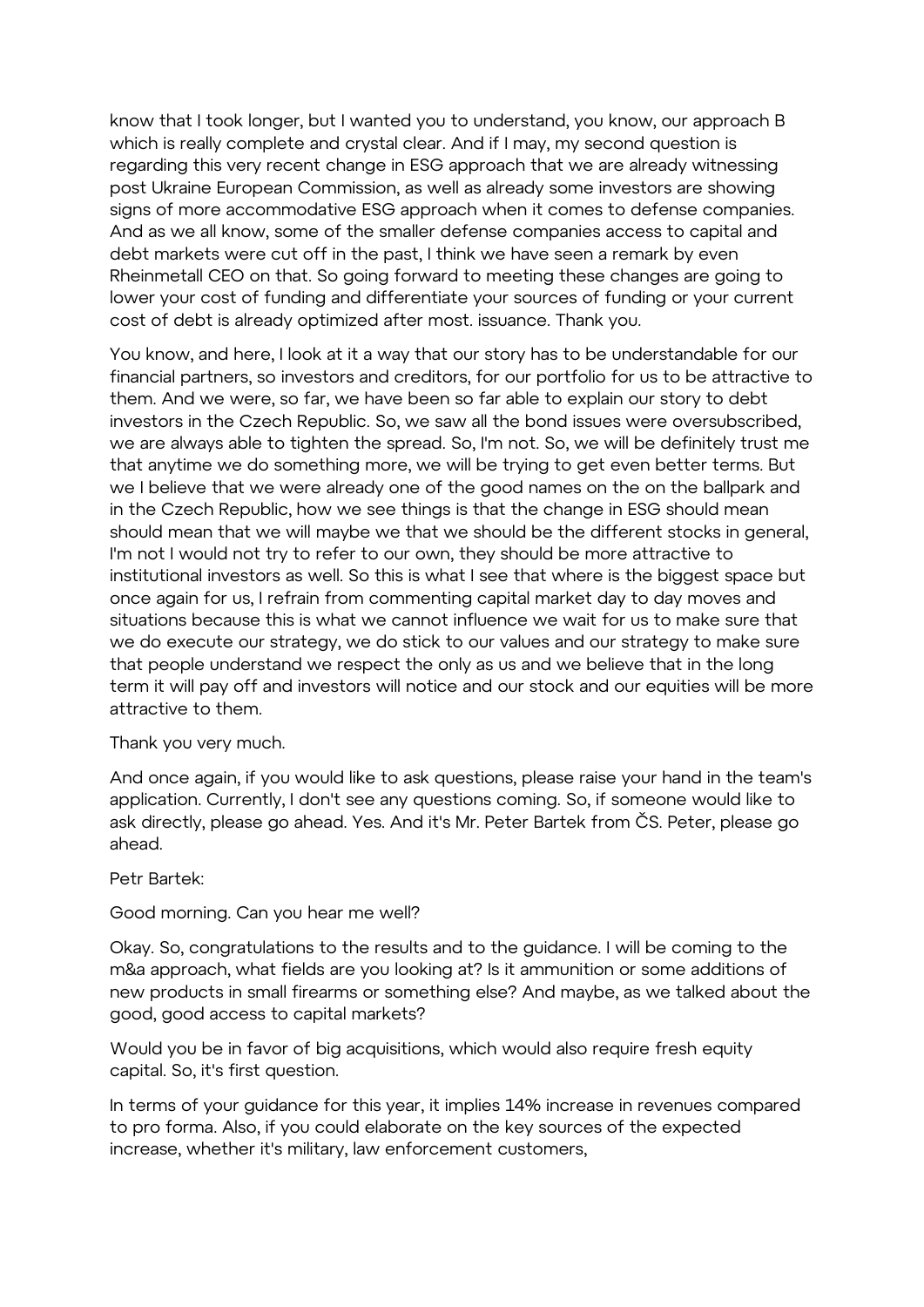what to expect from the civilian market in the US and maybe regionally. If you cannot provide a little bit split. Your guidance is actually the guidance anxious, relatively narrow, 3 percent of revenue. So, it looks that you are quite confident with your revenues outlook.

#### Jan Drahota:

First of all, m&a, I believe that I said it, you know, I said it during the presentation, but to repeat, yes, we are looking at, let's say, complementary products to what we have, so would it be ammunition or ticks, or electronics, and it's a, I know, it's fairly wide. But that's, that's how arrays, so and for us, definitely the focus. If you speak about optics, optoelectronics, or ammunition, it's much more professional customers, so many turnovers more customers than the than the commercial market. So that's, that's, that's what that's how it is.

Access to capital market or ability to potential issue shares, I would say that if there is a transaction, if there were a transaction where there would ever be a need to issue shares, we would have to discuss that with our shareholders. So, I mean, it will be part of the I mean, we will be it really, it's not, it's not possible to say in front in advance, because we don't have anything to be approved or anything to disclose where this discount off would be, would be required. But as you know, already in the past, we did use equity as part of the consideration. It was definitely beneficial to both sellers, and also our, our current or past shareholders. So, because the market appreciated well, so it's possible, but we would have to have a deal for that on the table. And we can view normally we do not comment on my own ongoing names, but we don't have anything to disclose at this stage.

As far as the guidance is concerned, I mean, we gave the guidance, which was our understanding of the situation as it is, you know, so, we believe we are we are confident that we should be able to get to the guidance, obviously, the world is fluid and the situation is fluid and but what we need the DR or the of the diverse brand, that diverse portfolio products, strong brands, diverse portfolio of customers to be able to, to achieve from what we when we put ourselves as our is our internal targets and what did he gave you as a as a guidance, but I would, I would maybe ask Dennis and JAN to comment more, you know, how they look at the markets in their respective

I'll start maybe with the US domestic market, you know, 2020 and 2021, we record years for us in for the industry in the US domestic market. And so now 2022 we see some softening in the overall US domestic market, but in particular, and especially on rifles, the style rifles, military style, defense style products. But the story that we started to tell and will continue to tell sort of good news, bad news is our penetration into the market, the US domestic market is low. So even this year, although we have a declining market, we anticipate to grab some market share our products other than the rifles, which are softening our products, or revolvers or steel pistols. Some of the other commercial products for CZ in the US market are actually very strong in doing well. So, so we that's how that's how we anticipate for this to be a good year. Even it's in a declining overall market. Our positioning and increased market share is what's driving our forecast to do better this year.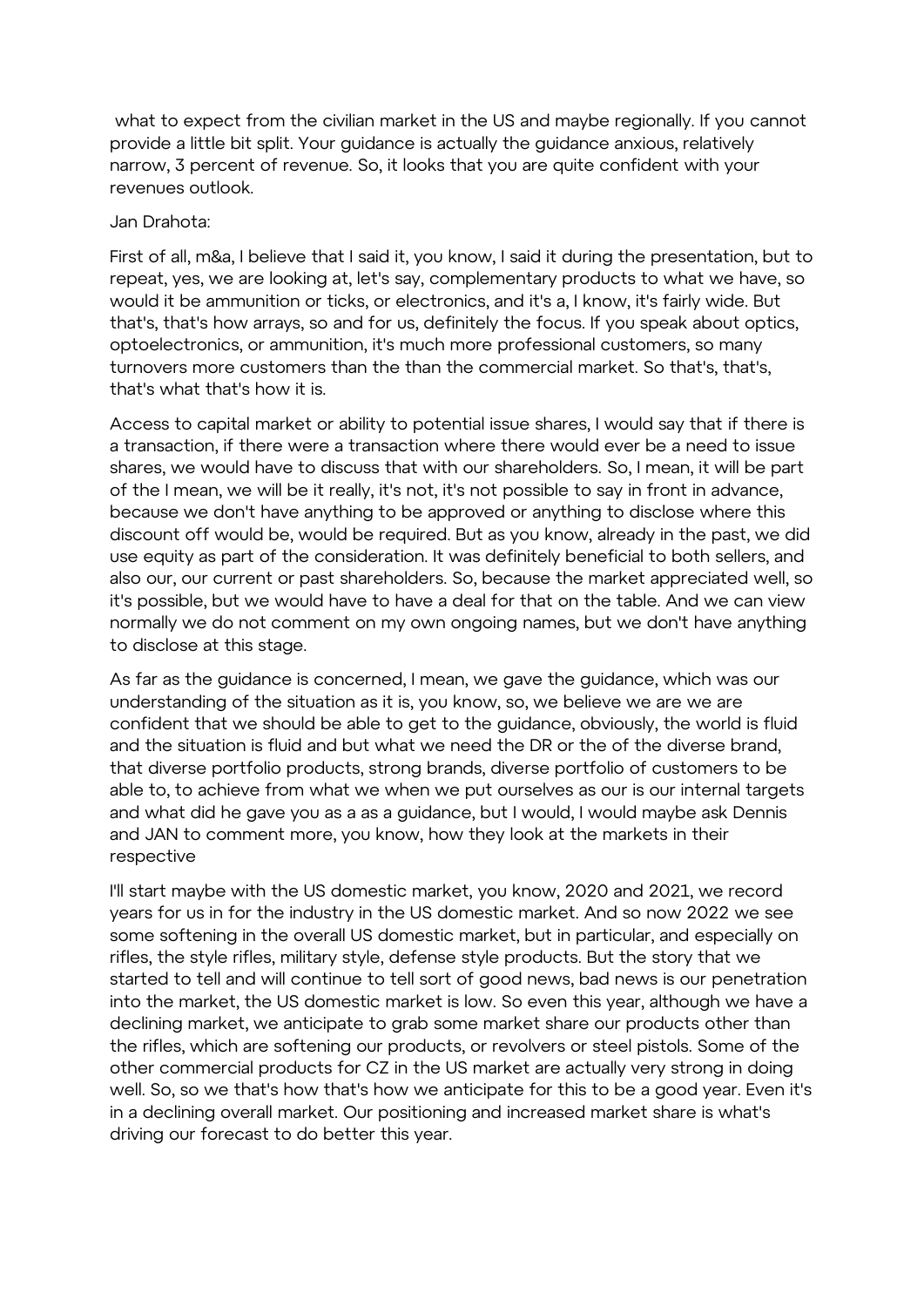Okay, let me quickly comment on the rest of the rest of the word. So, as already stated, we have a white portfolio, product portfolio and two strong brands and we are serving over 90 countries which really helps in those in very good flexibility. So, if there is a market where we could see softening, we are easily able to replace to deliver to the to the other market so, so I also do confirm that the Sales Forecast is achievable. And is we do see those in real, real, real numbers, what I'd like to add, we also launching out the coming to launch every year, a new product. So, for example, the latest one, the CZ 600, which is centerfire rifle, and we also do see a huge support from those, the new products to be sold. So, the combination of product, strong brands, and, and a wide customer portfolio really allows us to, to forecast for the figures you could see.

Yes, thank you. Thank you. And Dennis, maybe quick comment here.

You know, quick comment here. You see here that the especially in Europe, European customers are more concerned about security, maybe then the overseas customers so for us they are the biggest challenge is to make sure that we produce the quantity and desire to make to our customers. So that's the biggest challenge which we have, it's not to sell but it's really to produce the right split cost and quantity to ship to our clients. So that's an important message here for us. And this challenge has been with us and may and now we need to be able to face it better with the with the flexibility of production across the ocean.

# Petr Bartek:

Thank you very much maybe one additional question. Last time you provided your target for CZ factory output is it possible to provide something similar for Colt I understand that its production was about 200,000 pieces.

# Jan Drahota:

We have not provided we didn't provide the split in terms of pieces per factory. I mean, last year we had a sneak peek for foresee that so maybe for next presentation, we will prepare a sneak peek for or let's say more details about Colt but what we've done is said you know the capacity is scalable also because the organization overall production is a bit different so it is much more it's more scalable production in West Hartford in the US then demand in the Czech Republic that's the key message and obviously the number of pieces produced very much depends on the Mac side so but what I can tell you know now that the capacity for rifles meaning for military grade rifles is much higher in the States than then in the in the Czech Republic. Yeah, that's also message which I can say maybe Honza or Dennis would confirm that this is the situation because that's because the DNA or original DNA of the of the factory in his heart was much more geared towards the assault towards the metal rifles.

# Dennis:

Thank you Jan I think I confirm that our ability to manufacture more military rifles is high, we have a lot of upward mobility on and scalability on being able to supply that product that everyone knows that the in particular the Colt M for rifle is has an installed base around the world. And also, we are a major supplier for the US, US Army and US government agencies in general, both here in the United States and into Canada, we also have the Canada facility. And I consider our or production capability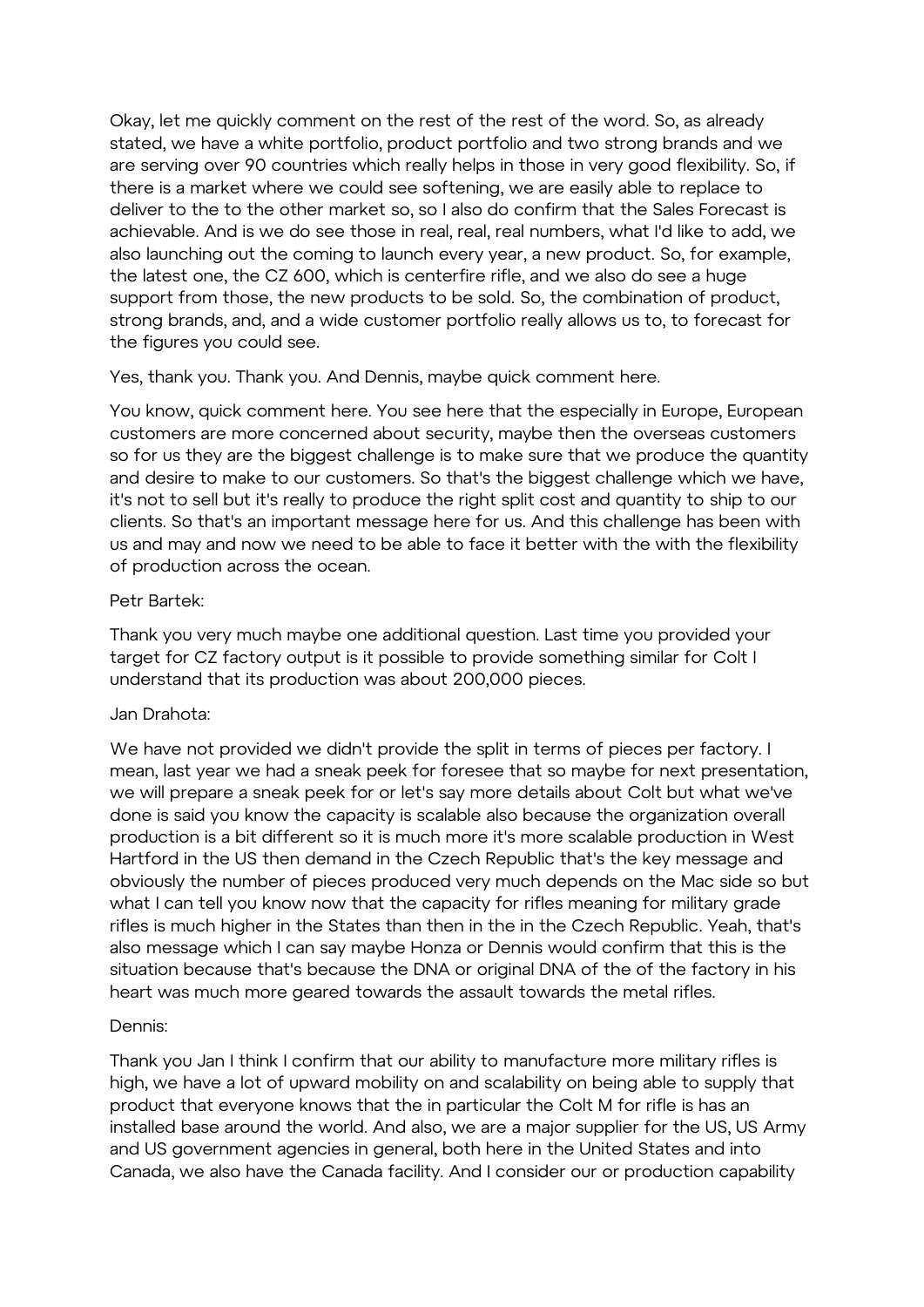and capacity and ability to scale in both directions to be also available for Canada. So as the US government and as the Canadian government continue to you know, let's say move product to support the effort over in Ukraine. You know, we're able to we will be able to as required backfill all that inventory that they move if they were to call on us and ask us to react on the other side. You know, the other products I mentioned earlier that are driving this year's p&l and this year's growth revolvers. We have increased production on revolvers. I will say that, and we have increased production on steel pistols and we still have the ability to continue to increase one of the things that we're very careful about doing is chasing a market. And so, we look at directionally how the markets moving, we adjust the production.

According to the, let's say, it is increasing because the overall markets increasing, but not to try to get every last piece because we also want to be flexible. In the event that we get a big rifle order in the event that the market changes in the other direction. So, we try to find that balance. And I mentioned earlier, sort of the good news, bad news about our call it our lack of penetration into the, into the commercial or US domestic market as a positive thing, because we're able to now come back at some pent-up demand and grab some market share from some of our competitors. But also, when we when you think about our story, in our US manufacturing capability, we're sort of an asset light, so we have a much broader manufacturing footprint here than we do in UB, where they have a lot of machines in the factory, we have more suppliers, less machines, less internal machining, we still have significant we have a 300,000 square foot facility with significant amount of equipment in it. But we have a lot of room to bring in new equipment to expand existing production lines, the key to we think the key to our future is new products, we have the ability to build those out and grow as the business grows.

# Komerční banka, Bob Trampota:

the first question comes to you, and it's concerning the dividend payout, which is significantly higher than last year 72% Out of the net profit instead of the previously paid 1/3. And do you believe that this high payout will continue in the next years?

# Jan Drahota:

I will say that we look at the dividend as something or we treat it the way that we believe that as the business grows, you know, you know, dividends will be going up and down, we should it should be it should be an honest sustained. So, that's why obviously, I cannot comment for dividend for 2022 It will be really premature. But definitely when we when we discount the dividend for last year, we had we taken this into a we had this kind of consideration in our in our minds. So, you are right, it's relatively higher than the minimum 1/3. But don't forget that the origin decision of the board was minimum was mean was minimum 1/3 of the was minimum 1/3 of the of the of the net profit or so. So, so, it's higher and if you take into account take into account the amortization, which I did discuss the amortization related to price purchase price allocation, and you will see the payout is already at around 50% They are so slightly higher than 50%. So, I would say that we believe that this is a sustainable you know approach we will discuss to give more clarity on the board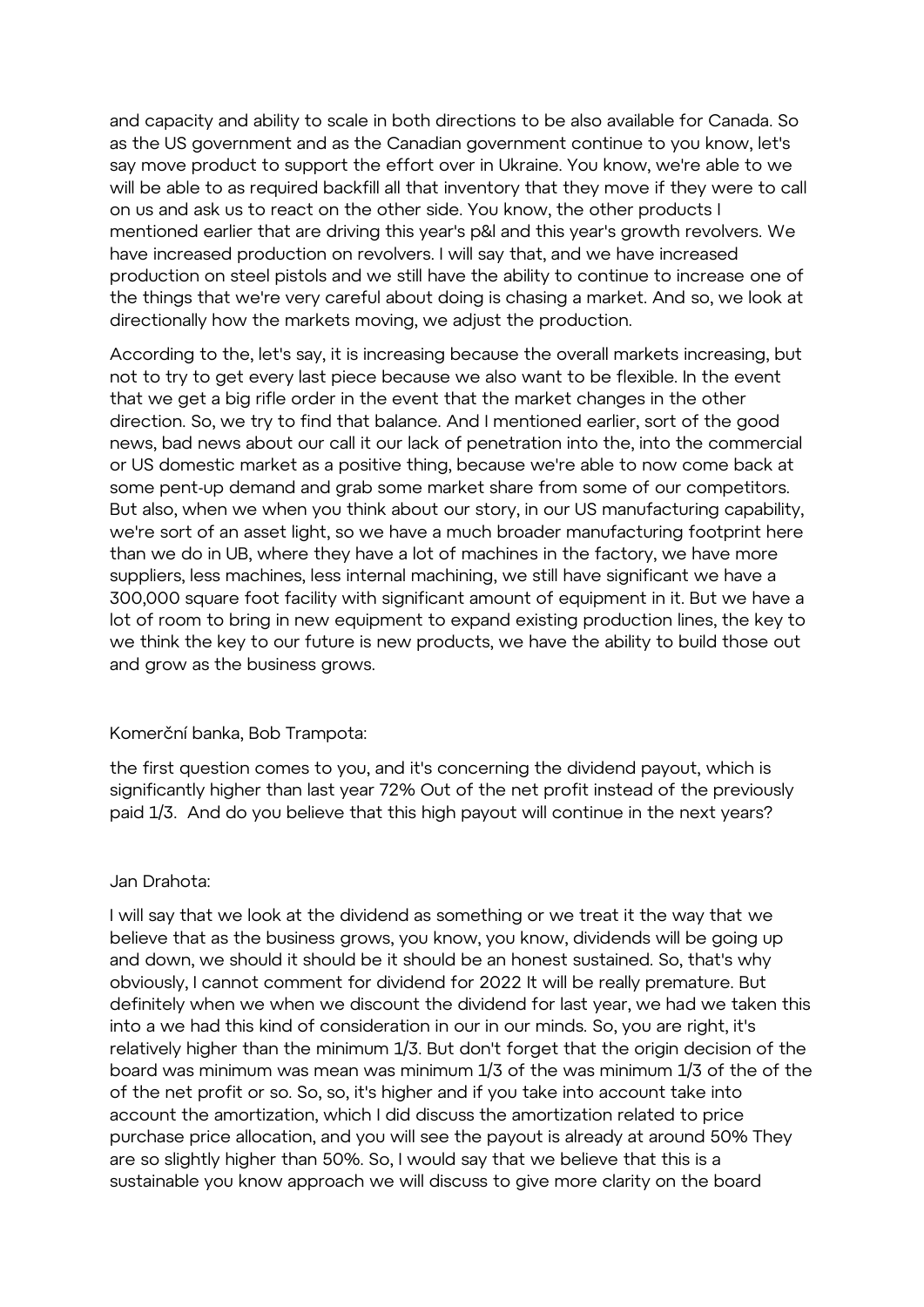whether we want to redefine the payout we will discuss that we have not really found the original motion. But we believe that this is this is a fair, fairly decent dividend which reflects the operational performance, the outlook and also the price of the share or the performance of the share on the market. So that's the answer to this question.

The second question from KB is what costs estimate for the rebranding of the company. If you can disclose that.

#### Jan Drahota:

Yes, we can disclose that. But once again, we did say that it's only group okay to rebranding, so it's not connected. It's not basically it's not concerning the individual brands and they don't have to rebrand the products and everything. So, these are relatively minor costs. And if you speak about we will be speaking in the CZK will be you know small millions you know, or maybe one 2 million you know, I don't have the full and my buddies this is a really like minor amount in the overall scheme of things because it only concern So, it only concerns to group corporate identity. Not the corporate identity of individual brands.

KB: And a third question from KB, which would probably go to the directors of the operation, companies.

Do expect demand from Africa and Asia to continue in 2022 going forward further, or the high demand or high sales into African and Asian countries that are only related to 2021?

# Jan Zajíc:

Thank you, Clara very quickly. For both regions, we still see a high demand for 2022 as well. So, there's a little bit more on the military and law enforcement, but as well as a good base for commercial. So, we do come from Asia and Africa grows. Here obviously, maybe coming here, obviously, the older you know, in especially Africa, these are bigger contracts, this is not you know, ongoing business because the commercial market is very small, and basically nonexistent in many countries there. So basically, there is digital twin battery, but as Jan said, you know, we see a big demand and big potential there. That's definitely the message.

And the last question from KB, do you plan equity increase offering shares offering to finance the to purchase additional stake of Spuhr.

That is a small investment and actually we will find it for proceeds from dividends which we receive from the from the company. So, there is no net basis, you know, the if you if you take this single case, this will be paid by the dividends from the company because as I said, the dividends were relatively on the performance of the business is relatively strong. And so that's that's how we will be done.

Pavel Ryska, J&T Bank: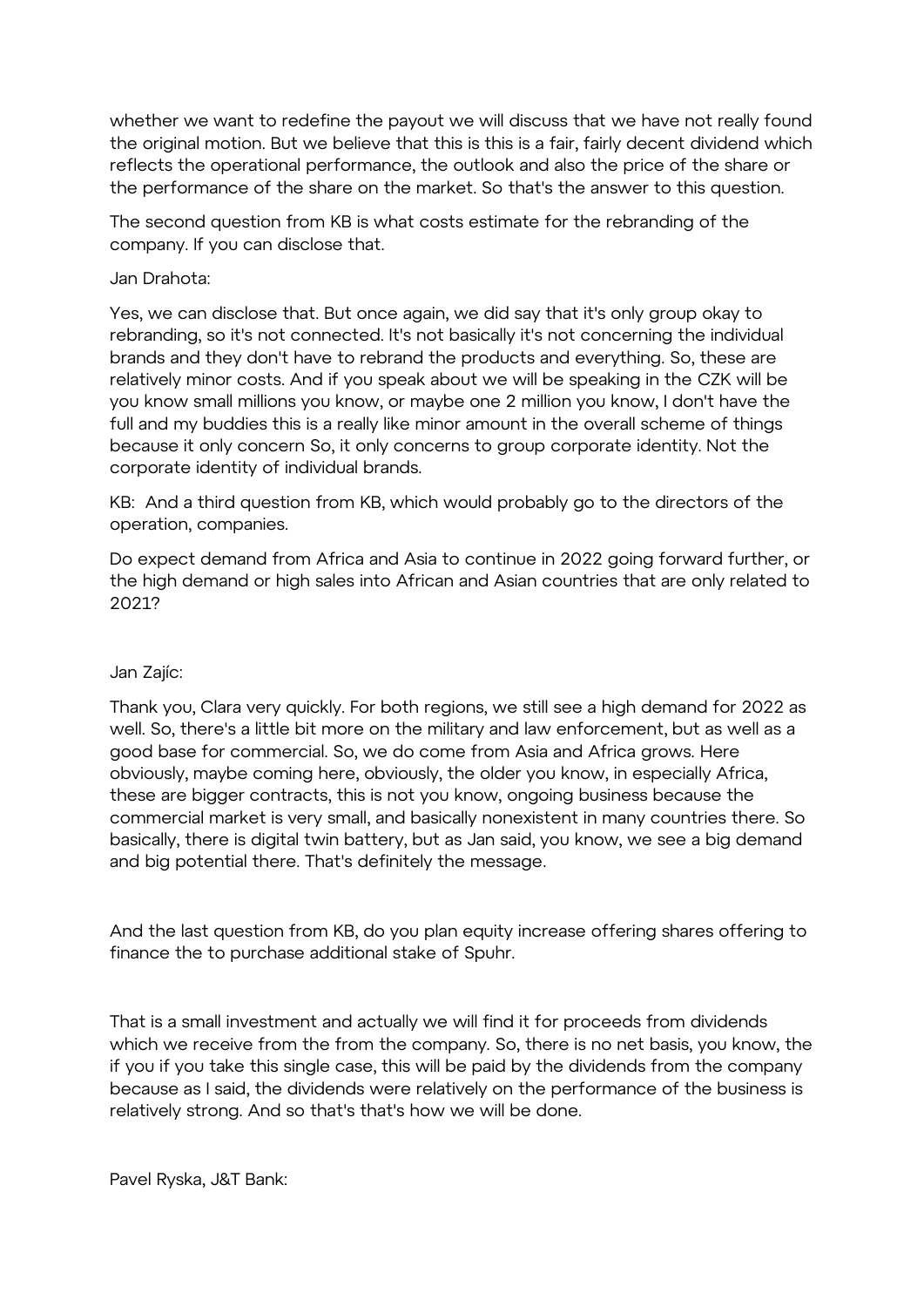Good morning. I'm not sure if you can hear me at the moment, we can hear you. Well. Oh, thank you. I'll have a couple more questions as well. The first one and a very current one. If the current changes in the geopolitical situation Europe result in additional demand for your products or let's say from the armies of EU or NATO member states, what could be the reaction of CZG given that already last year, you said that you were at the maximum of your capacity in the Czech factory? Could it be that you shift some of the production aims for the civilian market to the MLE or is it that you will increase prices or if you if you could provide more color on how he could deal with this situation? And my second question is, I think it might be a little bit of a headache for analysts to project the financial result in your P&L. So, I just wanted to ask given that last year, we you had a smaller financial loss in the p&l which resulted probably from some other financial income, is it the same this year that we could expect, or should we expect rather financial loss that that you had the year before in 2020?

#### Jan Drahota:

Thank you, I will start with the financial cost and then I will let Dennis any comment on our flexibility. So first of all, you know, and we did I think that we are listening to your questions, you know our analysts. So we are listening and we are trying to live as much as forever as possible about how we approach situations so that's why we gave you the information about the average effects rate hedged and also average interested in hedge overall, it's big effects, you know, it's impossible to predict because it has many factors, but the key factor is always effects right. So, if the effect size moves, you know, the check room depreciate against the euro dollar, the revenues will be higher, and maybe we may be losing money on hygiene. So, it may be reflected in the financial part of the p&l or and vice versa with the check on appreciate. We have less revenues, maybe, maybe less operating performance, and then there will be financial results. So, it's difficult to predict because nobody knows what the effect size will be. So which domain is the biggest impact because the group at the end of the day is very much exposed US business is made many dollars so it's okay but CZ business as a as a dominant share of exports or foreign currency receivables on its own it's only 10. So, it's really difficult and I cannot give you any better than us the average rates which we gave you and then try to model it according to the exchange rate which will be on the market and it goes nicely. In last year figures we sold it was nicely correlating the top line with the with the effects. I will quit answer to the quick intro to the question about capacity and then then Dennis will continue.

Obviously, the current situation is changing view of governments on things. And their immediate impact. Were we together with Czech government, for example, are supplying some products to you to Ukraine, and also governments of US, Canada of supplying them as well. So, there is definitely there will be, you know, somebody's talking business potentially. And, and overall, the situation changed, obviously, globally, not only EU or NATO, but globally in terms of understanding what security means and what it is. And then I let her and maybe one more thing, do not forget that you have two capacities and two platforms as well. So, both sees that brand platform for rifles and more mm forum 16 For iPhone, and five in the US or Canada. So, we can play with it, but I will let the Jan and Dennis to give you more flavor to that. Yeah.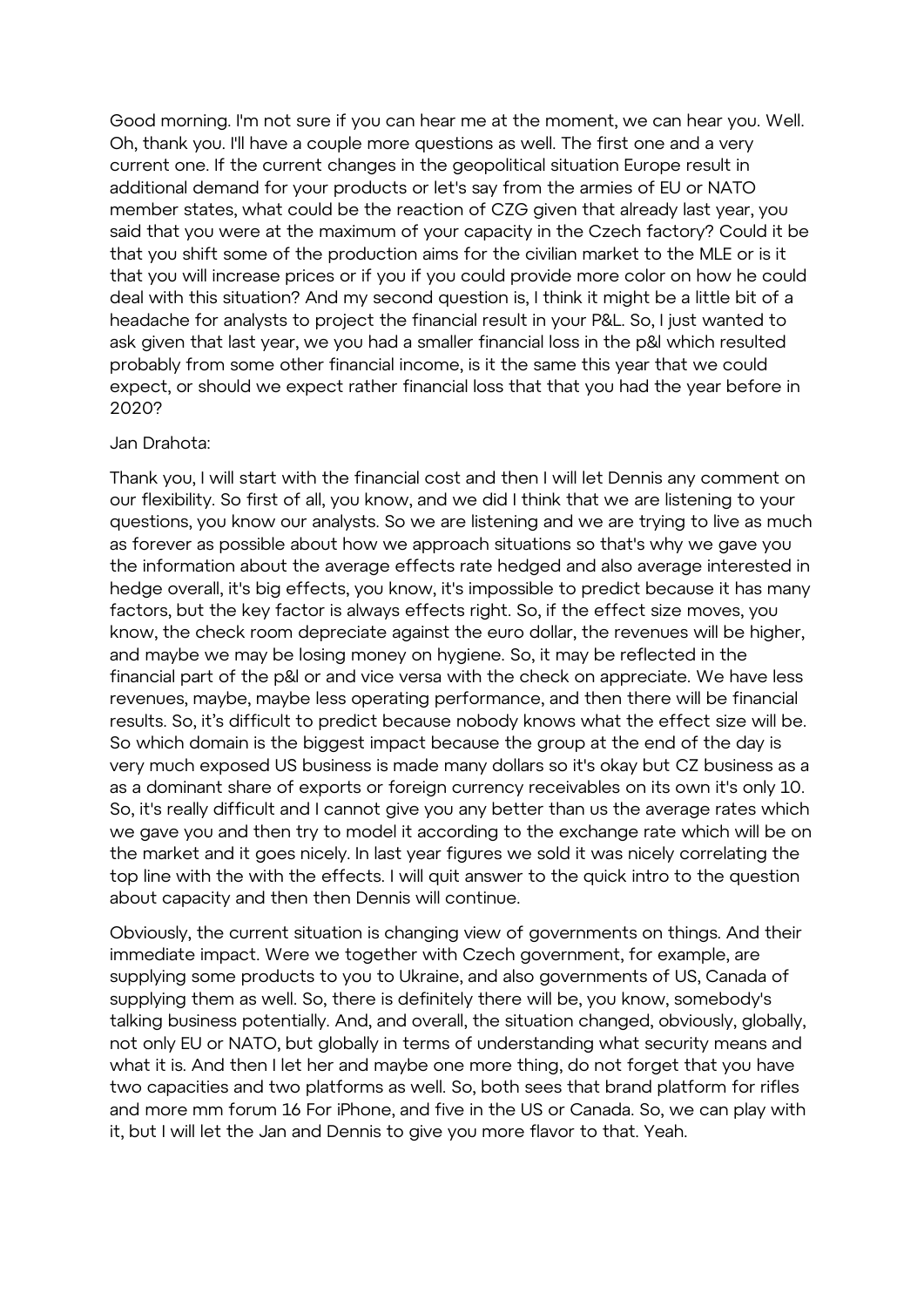# Dennis:

Let me start with varicosities as you could see, we invest in end up between four and 5 million a year. So means the capacity increase, at least minimum till 2025 will continue. So, we are already working on a new machine video cooperation with a suppliers, I mean to also be flexible. And back to your questions concerning the situation in Ukraine and related let me say defense demand, yes, we do have a signals that we have signals from the from the mid sector that we'd like to or we should supply more many great products, especially in the rifles. So, the current activities are exactly as you mentioned, to increase as quickly as possible. The rifles, rifles products, the there is a combination of basically two things you mentioned, to develop new suppliers to help us with those and, and also to do the shifts within the portfolio. So, to allow us to bring more Emory products to the market already this year. So, we do see some of the softening, let's say demand, so the switch or a shift will be possible. So, the target is to have an increase in in a marry in arrivals as soon as possible. But we do see that we will hit something already in the second half of the year. And the rest for 2023.

I think that Honza said it correctly, I think that the only the only thing which I can say here that we are, we discussed that in ESG. We are aware of our three critical roles in the in the, in helping the government to provide security and build security for ally for Czech Republic, but also allies. So definitely, we are in touch with our customers and trying to and aligning our capacity in order to be done in Canada. And if it takes that we will prioritize medical products. It's even possible because we I mean; we are aware of that. So that's the last comment. So, we are in touch with our customers and communicating outlined the capacity in order to meet potential requests.

Okay, thank you very much. Maybe one last additional question. Speaking of the Spuhr Dalby increasing stake that you mentioned earlier, did I get it right that you said that this further acquisition will be done through shear issue on the part of CZG? Or will it be in cash and in case if not getting cash? Is it 10s of millions of CZK or hundreds just to get a glimpse of how big it is.

# Jan Drahota:

Great. No, we will not. We will not issue any shares to purchase to finance the purchase because it's like I said it's not a major acquisition it's in and I also said that we will actually not use any new cash because we have received some, some dividends and we expect to receive more dividends from Adobe. And we will use those dividends, which is a stake. So basically, there'll be no money generated outside of the business. So um, and it's 10s of millions, or 10s of billions of CZK. So, it's not a major thing. But the business is doing very well, I would say it has huge potential, huge potential.

Great, thanks for the question. So, if anybody would like to ask additional questions, management, we already one and a half hour on the call. So please raise your hands or via the team's application or speak directly to the microphone.

Can you hear me? Yes. I would like to ask you, once again, our production division wants to bloat the facility. And what is your plans for the future? Regarding increasing lodging? We didn't hear this very well, was the question concerning production capacity in UB and the development of the capacity going forward?